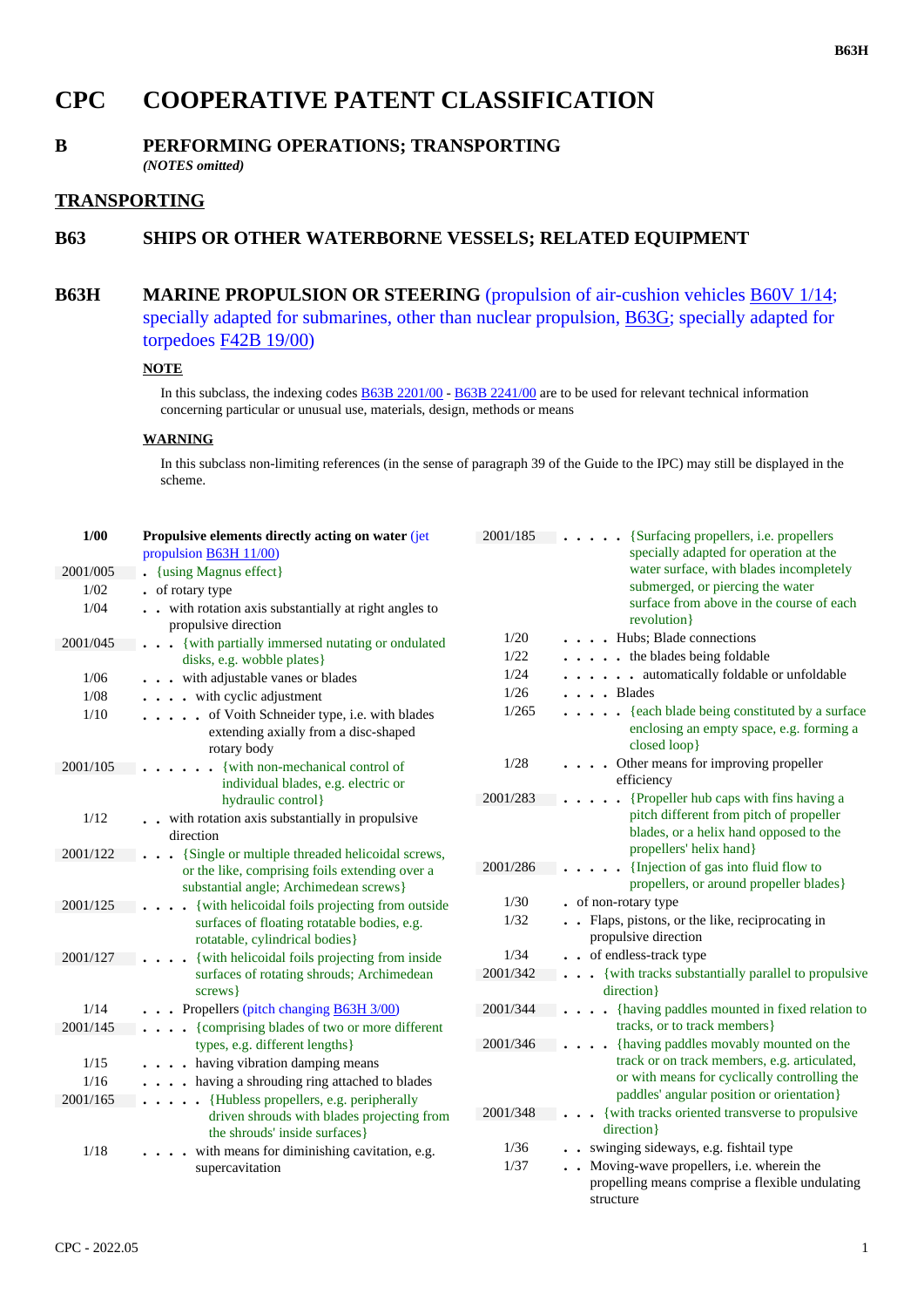| 1/38     | . characterised solely by flotation properties, e.g.                                                                                                                                |
|----------|-------------------------------------------------------------------------------------------------------------------------------------------------------------------------------------|
|          | drums                                                                                                                                                                               |
| 3/00     | <b>Propeller-blade pitch changing {(aircraft propellers)</b><br>B64C 11/30; rotors of turbines F01D 7/00; axial wind                                                                |
|          | motors F03D 7/022; axial-flow pumps F04D 29/00)}                                                                                                                                    |
| 3/002    | {with individually adjustable blades}                                                                                                                                               |
| 2003/004 | {comprising means for locking blades in position}                                                                                                                                   |
| 2003/006 | {Detecting or transmitting propeller-blade pitch                                                                                                                                    |
|          | angle}                                                                                                                                                                              |
| 3/008    | . {characterised by self-adjusting pitch, e.g. by means<br>of springs, centrifugal forces, hydrodynamic forces}                                                                     |
| 3/02     | actuated by control element coaxial with propeller<br>shaft, e.g. the control element being rotary                                                                                  |
|          | {(B63H 3/002 takes precedence, fluid actuated<br>B63H 3/081)}                                                                                                                       |
| 3/04     | the control element being reciprocatable                                                                                                                                            |
| 3/06     | characterised by use of non-mechanical actuating<br>means, e.g. electrical (B63H 3/002 takes<br>precedence)                                                                         |
| 3/08     | $\blacksquare$ . fluid                                                                                                                                                              |
| 3/081    | {actuated by control element coaxial with the<br>.<br>propeller shaft}                                                                                                              |
| 3/082    | {the control element being axially<br>reciprocatable}                                                                                                                               |
| 2003/084 | {with annular cylinder and piston}                                                                                                                                                  |
| 2003/085 | {the control element having means for                                                                                                                                               |
|          | preventing rotation together with the<br>propeller}                                                                                                                                 |
| 2003/087 | {using gaseous fluids, e.g. steam or air}                                                                                                                                           |
| 2003/088 | {characterised by supply of fluid actuating<br>$\ddot{\phantom{0}}$<br>medium to control element, e.g. of hydraulic<br>fluid to actuator co-rotating with the propeller}            |
| 3/10     | . characterised by having pitch control conjoint with<br>propulsion plant control                                                                                                   |
| 3/12     | the pitch being adjustable only when propeller is<br>stationary (B63H 3/002 takes precedence)                                                                                       |
| 5/00     | Arrangements on vessels of propulsion elements<br>directly acting on water                                                                                                          |
| 2005/005 | Front propulsors, i.e. propellers, paddle wheels, or<br>the like substantially arranged ahead of the vessels'<br>midship section}                                                   |
| 5/02     | of paddle wheels, e.g. of stern wheels                                                                                                                                              |
| 2005/025 | {of Voith Schneider type}                                                                                                                                                           |
| 5/03     | movably mounted with respect to the hull,<br>$\ddot{\phantom{0}}$<br>e.g. having means to reposition paddle wheel<br>assembly, or to retract paddle or to change paddle<br>attitude |
| 5/04     | with stationary water-guiding elements                                                                                                                                              |
| 5/07     | of propellers (forming part of outboard units { or Z-<br>drives } <b>B63H 20/00</b> )                                                                                               |
| 2005/075 | {using non-azimuthing podded propulsor units,<br>i.e. podded units without means for rotation about<br>a vertical axis, e.g. rigidly connected to the hull}                         |
| 5/08     | of more than one propeller                                                                                                                                                          |
| 5/10     | of coaxial type, e.g. of counter-rotative type                                                                                                                                      |
| 2005/103 | {of co-rotative type, i.e. rotating in the same<br>$\ddot{\phantom{0}}$                                                                                                             |
|          | direction, e.g. twin propellers }                                                                                                                                                   |
| 2005/106 | {with drive shafts of second or further                                                                                                                                             |
|          | propellers co-axially passing through hub of<br>first propeller, e.g. counter-rotating tandem<br>propellers with co-axial drive shafts}                                             |

| 5/125<br>5/1252 | movably mounted with respect to hull,<br>e.g. adjustable in direction {, e.g. podded<br>azimuthing thrusters}({outboard units or Z-drives<br>B63H 20/00; } movably mounted for steering<br>purposes only, {rudders carrying propellers}<br>B63H 25/42)<br>{the ability to move being conferred by gearing                         |
|-----------------|-----------------------------------------------------------------------------------------------------------------------------------------------------------------------------------------------------------------------------------------------------------------------------------------------------------------------------------|
|                 | in transmission between prime mover and<br>propeller and the propulsion unit being other<br>than in a "Z" configuration}                                                                                                                                                                                                          |
| 2005/1254       | {Podded azimuthing thrusters, i.e. podded<br>thruster units arranged inboard for rotation<br>about vertical axis}                                                                                                                                                                                                                 |
| 2005/1256       | {with mechanical power transmission to<br>propellers }                                                                                                                                                                                                                                                                            |
| 2005/1258       | {with electric power transmission to<br>propellers, i.e. with integrated electric<br>propeller motors}                                                                                                                                                                                                                            |
| 5/14            | characterised by being mounted in non-rotating<br>ducts or rings, e.g. adjustable for steering purpose<br>(shrouding ring attached to blades <b>B63H 1/16</b> ; jet<br>propulsion <b>B63H 11/00</b> )                                                                                                                             |
| 5/15            | . Nozzles, e.g. Kort-type                                                                                                                                                                                                                                                                                                         |
| 5/16            | characterised by being mounted in recesses; with<br>stationary water-guiding elements; Means to<br>prevent fouling of the propeller, e.g. guards, cages<br>or screens                                                                                                                                                             |
| 5/165           | • {Propeller guards, line cutters or other means<br>for protecting propellers or rudders}                                                                                                                                                                                                                                         |
| 5/18            | • of emergency propellers, e.g. arranged at the side<br>of the vessel                                                                                                                                                                                                                                                             |
| 5/20            | movable from a working position to a non-<br>working position {(movable arrangements of<br>propellers in general <b>B63H 5/125</b> ; outboard<br>propulsion units in general <b>B63H 20/00</b> ;<br>steering or dynamic anchoring by propellers<br>used therefore only, or by rudders carrying<br>propellers <b>B63H 25/42</b> )} |

## **Propulsion using air or wind**

| 7/00 | <b>Propulsion directly actuated on air (jet propulsion)</b> |
|------|-------------------------------------------------------------|
|      | <b>B63H 11/00</b>                                           |
| 7/02 | uging propollare                                            |

- 7/02 **.** using propellers
- **8/00 Sail or rigging arrangements specially adapted for water sports boards, e.g. for windsurfing or kitesurfing**

## **WARNING**

Group B63H 8/00 is incomplete pending reclassification of documents from groups A63C 5/11, B60K 16/00, B60K 2016/006, B62B 15/00 - B62B 15/005, B63H 9/04 and B63H 9/06.

Group **B63H 8/00** is also impacted by reclassification into groups B63H 8/20, B63H 8/23, B63H 8/25, B63H 8/40, B63H 8/50, B63H 8/52, B63H 8/54, B63H 8/56, B63H 8/58 and B63H 8/70.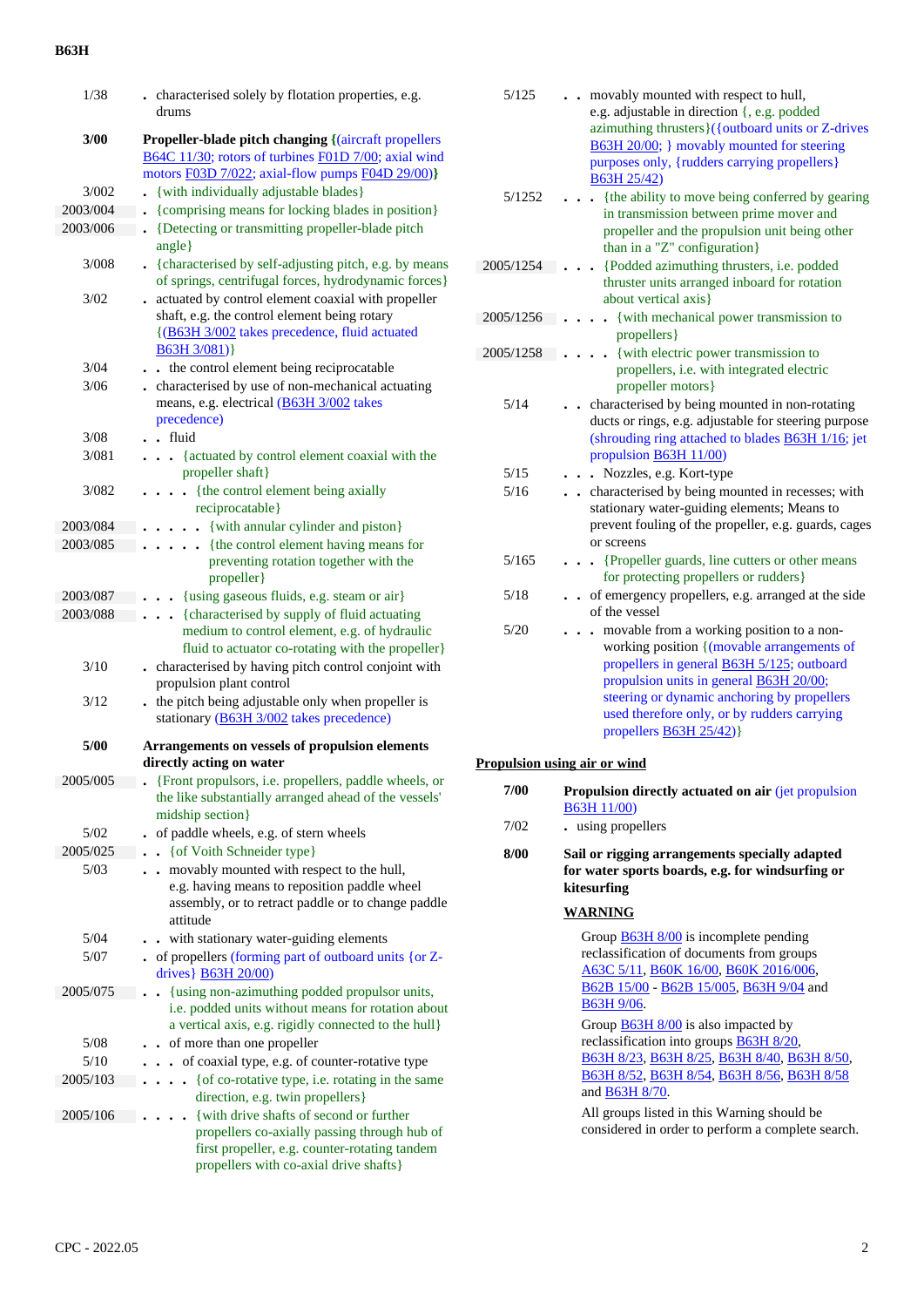8/10 **.** Kite-sails; Kite-wings; Control thereof; Safety means therefor

#### **WARNING**

Group **B63H 8/10** is incomplete pending reclassification of documents from groups A63C 5/11, A63H 27/08, A63H 27/082, A63H 27/085, A63H 27/087, B60K 16/00, B60K 2016/006, B62B 15/00 - B62B 15/005, B63H 9/04, B63H 9/06 and B64C 31/06.

Group B63H 8/10 is also impacted by reclassification into groups B63H 8/12, B63H 8/14, B63H 8/23, B63H 8/25, B63H 8/50, B63H 8/52, B63H 8/54, B63H 8/56, B63H 8/58 and B63H 8/70.

All groups listed in this Warning should be considered in order to perform a complete search.

8/12 **. .** Kites with inflatable closed compartments

#### **WARNING**

Group **B63H 8/12** is incomplete pending reclassification of documents from groups A63C 5/11, A63H 27/08, A63H 27/082, A63H 27/085, A63H 27/087, B60K 16/00, B60K 2016/006, B62B 15/00 - B62B 15/005, B63H 8/10, B63H 9/04, B63H 9/06 and B64C 31/06.

All groups listed in this Warning should be considered in order to perform a complete search.

 8/14 **. .** Ram-air kites, i.e. kites at least partly inflated by air entering their leading edges during use

#### **WARNING**

Group **B63H 8/14** is incomplete pending reclassification of documents from groups A63C 5/11, A63H 27/08, A63H 27/082, A63H 27/085, A63H 27/087, B60K 16/00, B60K 2016/006, B62B 15/00 - B62B 15/005, B63H 8/10, B63H 9/04, B63H 9/06 and B64C 31/06.

All groups listed in this Warning should be considered in order to perform a complete search.

 8/16 **. .** Control arrangements, e.g. control bars or control lines

#### **WARNING**

Group **B63H 8/16** is incomplete pending reclassification of documents from groups A63C 5/11, A63H 27/08, A63H 27/082, A63H 27/085, A63H 27/087, B60K 16/00, B60K 2016/006, B62B 15/00 - B62B 15/005, B63H 9/04, B63H 9/06, B63H 9/072 and B64C 31/06.

Group B63H 8/16 is also impacted by reclassification into groups B63H 8/18, B63H 8/23, B63H 8/25, B63H 8/50, B63H 8/52, B63H 8/54, B63H 8/56 and B63H 8/58.

All groups listed in this Warning should be considered in order to perform a complete search.

 8/18 **. .** Arrangements for connecting the user to a kitesail; Kite-safety means, e.g. chicken loops, safety leashes or quick release mechanisms

### **WARNING**

Group **B63H 8/18** is incomplete pending reclassification of documents from groups A63C 5/11, A63H 27/08, A63H 27/082, A63H 27/085, A63H 27/087, B60K 16/00, B60K 2016/006, B62B 15/00 - B62B 15/005, B63H 8/16, B63H 9/04, B63H 9/06, B63H 9/072 and B64C 31/06.

All groups listed in this Warning should be considered in order to perform a complete search.

 8/20 **.** Rigging arrangements involving masts, e.g. for windsurfing

### **WARNING**

Group **B63H 8/20** is incomplete pending reclassification of documents from groups A63C 5/11, B60K 16/00, B60K 2016/006, B62B 15/00 - B62B 15/005, B63H 8/00, B63H 9/04 and B63H 9/06.

All groups listed in this Warning should be considered in order to perform a complete search.

8/21 **. .** Wishbones

## **WARNING**

Group **B63H 8/21** is incomplete pending reclassification of documents from groups A63C 5/11, B60K 16/00, B60K 2016/006, B62B 15/00 - B62B 15/005, B63H 9/04 and B63H 9/06.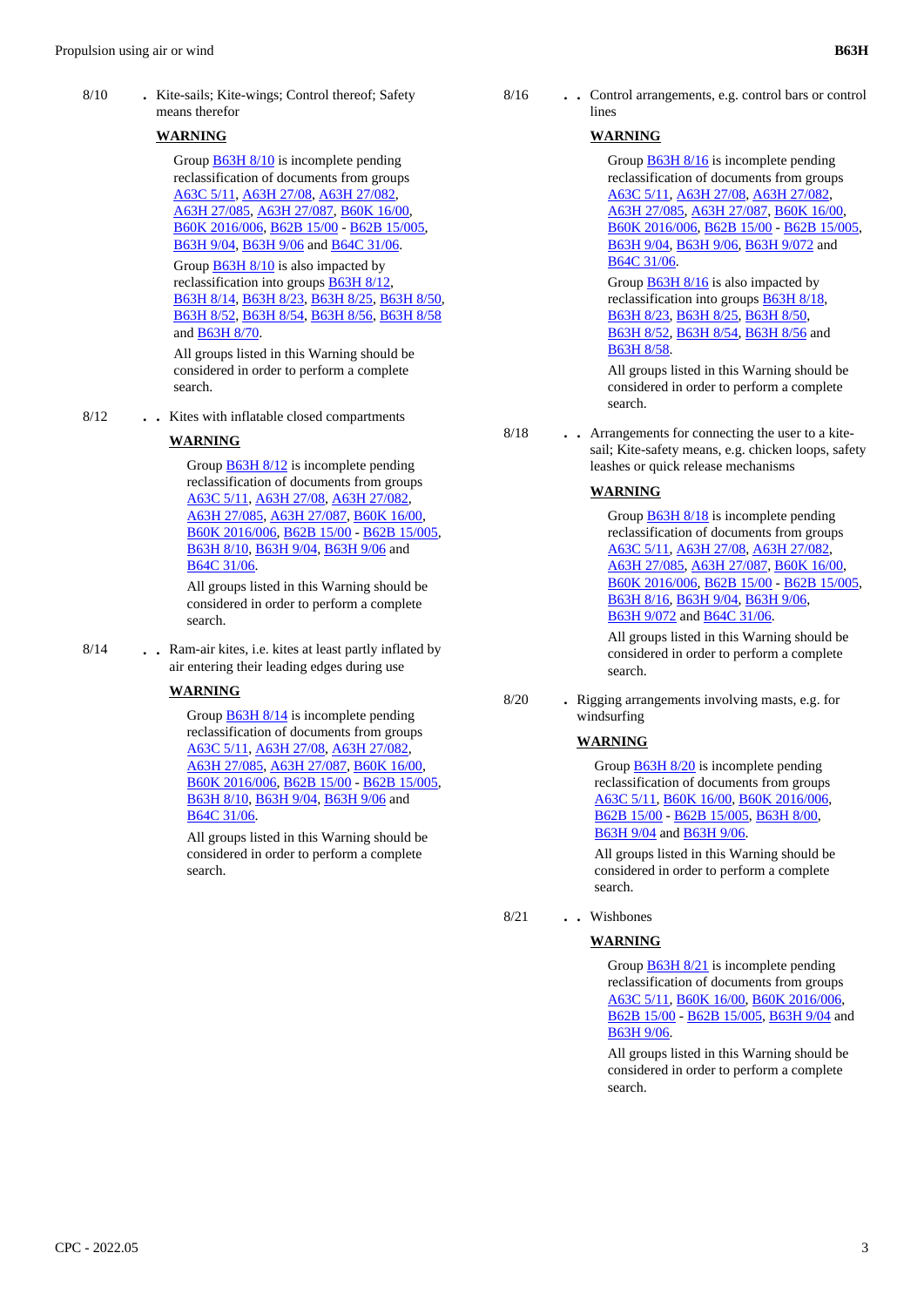8/22 **. .** for connecting wishbones to the mast

## **WARNING**

Group B63H 8/22 is incomplete pending reclassification of documents from groups A63C 5/11, B60K 16/00, B60K 2016/006, B62B 15/00 - B62B 15/005, B63H 9/04 and B63H 9/06.

All groups listed in this Warning should be considered in order to perform a complete search.

 8/23 **. .** for tensioning or trimming the clew of the sail, e.g. outhaul trimmers

## **WARNING**

Group **B63H 8/23** is incomplete pending reclassification of documents from groups A63C 5/11, A63H 27/08, A63H 27/082, A63H 27/085, A63H 27/087, B60K 16/00, B60K 2016/006, B62B 15/00 - B62B 15/005, B63B 7/085, B63B 7/087, B63B 32/00, B63B 32/70, B63B 35/00, B63H 8/00, B63H 8/10, B63H 8/16, B63H 8/52, B63H 9/04, B63H 9/06, B63H 9/072 and B64C 31/06.

All groups listed in this Warning should be considered in order to perform a complete search.

 8/24 **. .** Arrangements for connecting the rigging to a board

### **WARNING**

Group **B63H 8/24** is incomplete pending reclassification of documents from groups A63C 5/11, B60K 16/00, B60K 2016/006, B62B 15/00 - B62B 15/005, B63B 1/24 - B63B 1/30, B63B 32/00, B63B 32/68, B63B 35/00, B63H 9/04 and B63H 9/06.

All groups listed in this Warning should be considered in order to perform a complete search.

 8/25 **. .** Arrangements for connecting the sail to a mast foot, e.g. downhaul tensioners or mast foot extensions

### **WARNING**

Group B63H 8/25 is incomplete pending reclassification of documents from groups A63C 5/11, A63H 27/08, A63H 27/082, A63H 27/085, A63H 27/087, B60K 16/00, B60K 2016/006, B62B 15/00 - B62B 15/005, B63B 7/085, B63B 7/087, B63B 32/00, B63B 32/70, B63B 35/00, B63H 8/00, B63H 8/10, B63H 8/16, B63H 8/52, B63H 9/04, B63H 9/06, B63H 9/072 and B64C 31/06.

All groups listed in this Warning should be considered in order to perform a complete search.

 8/40 **.** Arrangements for improving or maintaining the aerodynamic profile of sails, e.g. cambers, battens or foil profiles

### **WARNING**

Group **B63H 8/40** is incomplete pending reclassification of documents from groups A63C 5/11, B60K 16/00, B60K 2016/006, B62B 15/00 - B62B 15/005, B63H 8/00, B63H 9/04, B63H 9/06 and B63H 9/065.

All groups listed in this Warning should be considered in order to perform a complete search.

8/50 **.** Accessories, e.g. repair kits or kite launching aids

#### **WARNING**

Group B63H 8/50 is incomplete pending reclassification of documents from groups A63C 5/11, A63H 27/08, A63H 27/082, A63H 27/085, A63H 27/087, B60K 16/00, B60K 2016/006, B62B 15/00 - B62B 15/005, B63B 7/085, B63B 7/087, B63B 32/00, B63B 32/70, B63B 35/00, B63H 8/00, B63H 8/10, B63H 8/16, B63H 9/04, B63H 9/06, B63H 9/072 and B64C 31/06.

All groups listed in this Warning should be considered in order to perform a complete search.

 8/52 **. .** Handheld cleats, cams or hooks for tensioning the downhaul or outhaul of a windsurfing sail

## **WARNING**

Group **B63H 8/52** is incomplete pending reclassification of documents from groups A63C 5/11, A63H 27/08, A63H 27/082, A63H 27/085, A63H 27/087, B60K 16/00, B60K 2016/006, B62B 15/00 - B62B 15/005, B63B 7/085, B63B 7/087, B63B 32/00, B63B 32/70, B63B 35/00, B63H 8/00, B63H 8/10, B63H 8/16, B63H 9/04, B63H 9/06, B63H 9/072 and B64C 31/06.

Group B63H 8/52 is also impacted by reclassification into groups B63H 8/23 and B63H 8/25.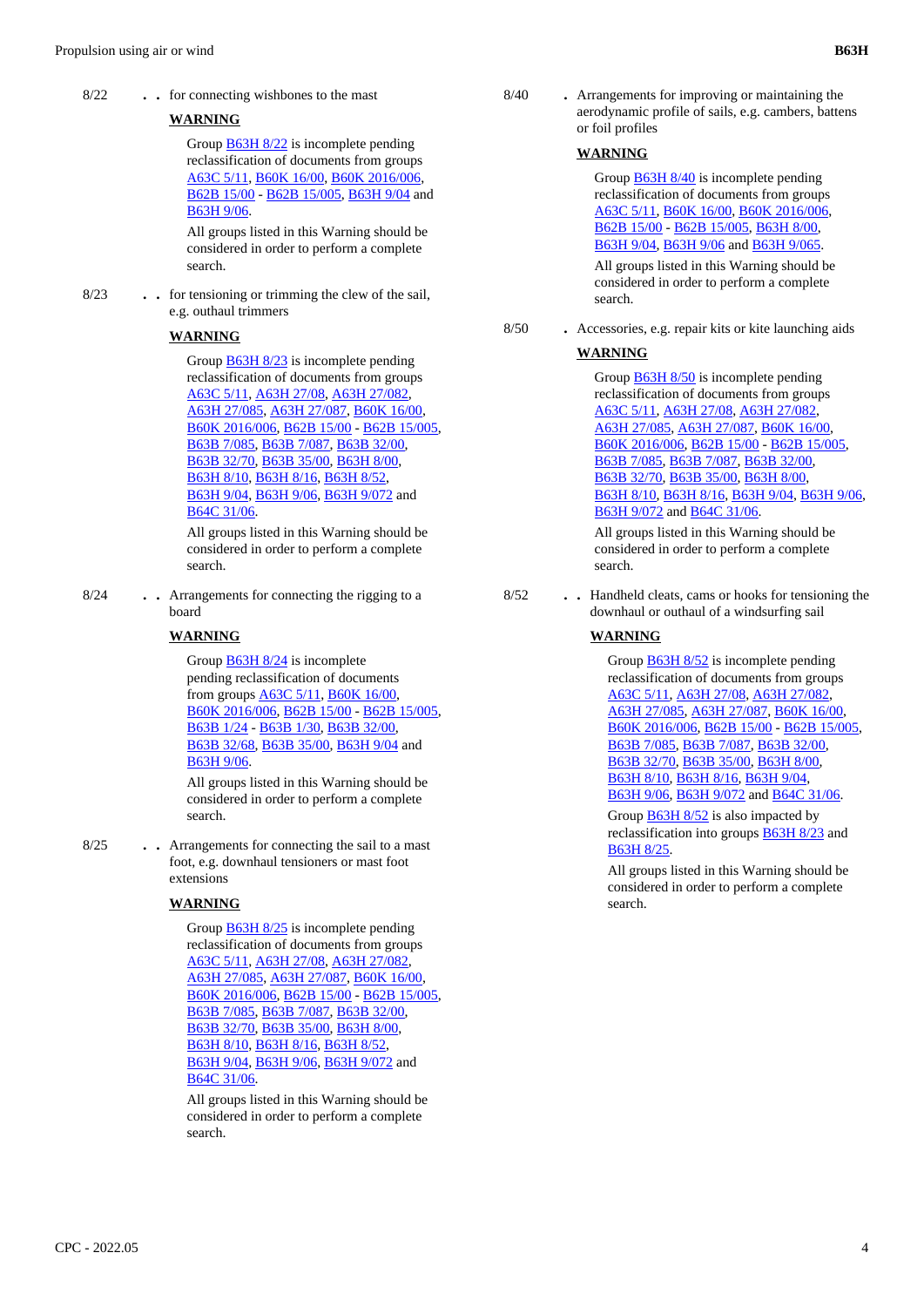8/54 **. .** Arrangements for connecting the user or the harness to the wishbone, e.g. trapeze lines or handgrips

## **WARNING**

Group **B63H 8/54** is incomplete pending reclassification of documents from groups A63C 5/11, A63H 27/08, A63H 27/082, A63H 27/085, A63H 27/087, B60K 16/00, B60K 2016/006, B62B 15/00 - B62B 15/005, B63B 7/085, B63B 7/087, B63B 32/00, B63B 32/70, B63B 35/00, B63H 8/00, B63H 8/10, B63H 8/16, B63H 9/04, B63H 9/06, B63H 9/072 and B64C 31/06.

Group B63H 8/54 is also impacted by reclassification into groups B63H 8/56 and B63H 8/58.

All groups listed in this Warning should be considered in order to perform a complete search.

 8/56 **. .** Devices to distribute the user's load, e.g. harnesses

### **WARNING**

Group **B63H 8/56** is incomplete pending reclassification of documents from groups A63C 5/11, A63H 27/08, A63H 27/082, A63H 27/085, A63H 27/087, B60K 16/00, B60K 2016/006, B62B 15/00 - B62B 15/005, B63B 7/085, B63B 7/087, B63B 32/00, B63B 32/70, B63B 35/00, B63H 8/00, B63H 8/10, B63H 8/16, B63H 8/54, B63H 9/04, B63H 9/06, B63H 9/072 and B64C 31/06.

All groups listed in this Warning should be considered in order to perform a complete search.

8/58 **. . .** Spreader bars; Hook connection arrangements

### **WARNING**

Group **B63H 8/58** is incomplete pending reclassification of documents from groups A63C 5/11, A63H 27/08, A63H 27/082, A63H 27/085, A63H 27/087, B60K 16/00, B60K 2016/006, B62B 15/00 - B62B 15/005, B63B 7/085, B63B 7/087, B63B 32/00, B63B 32/70, B63B 35/00, B63H 8/00, B63H 8/10, B63H 8/16, B63H 8/54, B63H 9/04, B63H 9/06, B63H 9/072 and B64C 31/06.

All groups listed in this Warning should be considered in order to perform a complete search.

 8/70 **.** Arrangements for handling, stowing or transport thereof

### **WARNING**

Group **B63H 8/70** is incomplete pending reclassification of documents from groups A63C 5/11, A63H 27/08, A63H 27/082, A63H 27/085, A63H 27/087, B60K 16/00, B60K 2016/006, B62B 15/00 - B62B 15/005, B63B 7/085, B63B 7/087, B63B 32/00, B63B 32/70, B63B 32/80, B63B 35/00, B63H 8/00, B63H 8/10, B63H 9/04, B63H 9/06 and B64C 31/06.

All groups listed in this Warning should be considered in order to perform a complete search.

 **9/00 Marine propulsion provided directly by wind power** (wind-motors driving underwater propulsive elements B63H 13/00)

- 9/02 **.** using Magnus effect
- 9/04 **.** using sails or like wind-catching surfaces (sail or rigging arrangements specially adapted for water sports boards, e.g. for windsurfing or kitesurfing B63H 8/00)

## **WARNING**

Group B63H 9/04 is incomplete pending reclassification of documents from groups A63C 5/11, B60K 16/00, B60K 2016/006 and B62B 15/00 - B62B 15/005.

Group **B63H 9/04** is also impacted by reclassification into groups B63H 8/00 - B63H 8/70.

All groups listed in this Warning should be considered in order to perform a complete search.

 9/06 **. .** Types of sail; Constructional features of sails; Arrangements thereof on vessels

### **WARNING**

Group **B63H 9/06** is incomplete pending reclassification of documents from groups A63C 5/11, B60K 16/00, B60K 2016/006, B62B 15/00, B62B 15/001, B62B 15/002, B62B 15/003, B62B 15/004 and B62B 15/005.

Group B63H 9/06 is also impacted by reclassification into groups B63H 8/00 - B63H 8/70.

All groups listed in this Warning should be considered in order to perform a complete search.

9/061 **. . .** Rigid sails; Aerofoil sails

### **WARNING**

Group B63H 9/061 is incomplete pending reclassification of documents from groups A63C 5/11, B60K 16/00, B60K 2016/006 and B62B 15/00 - B62B 15/005.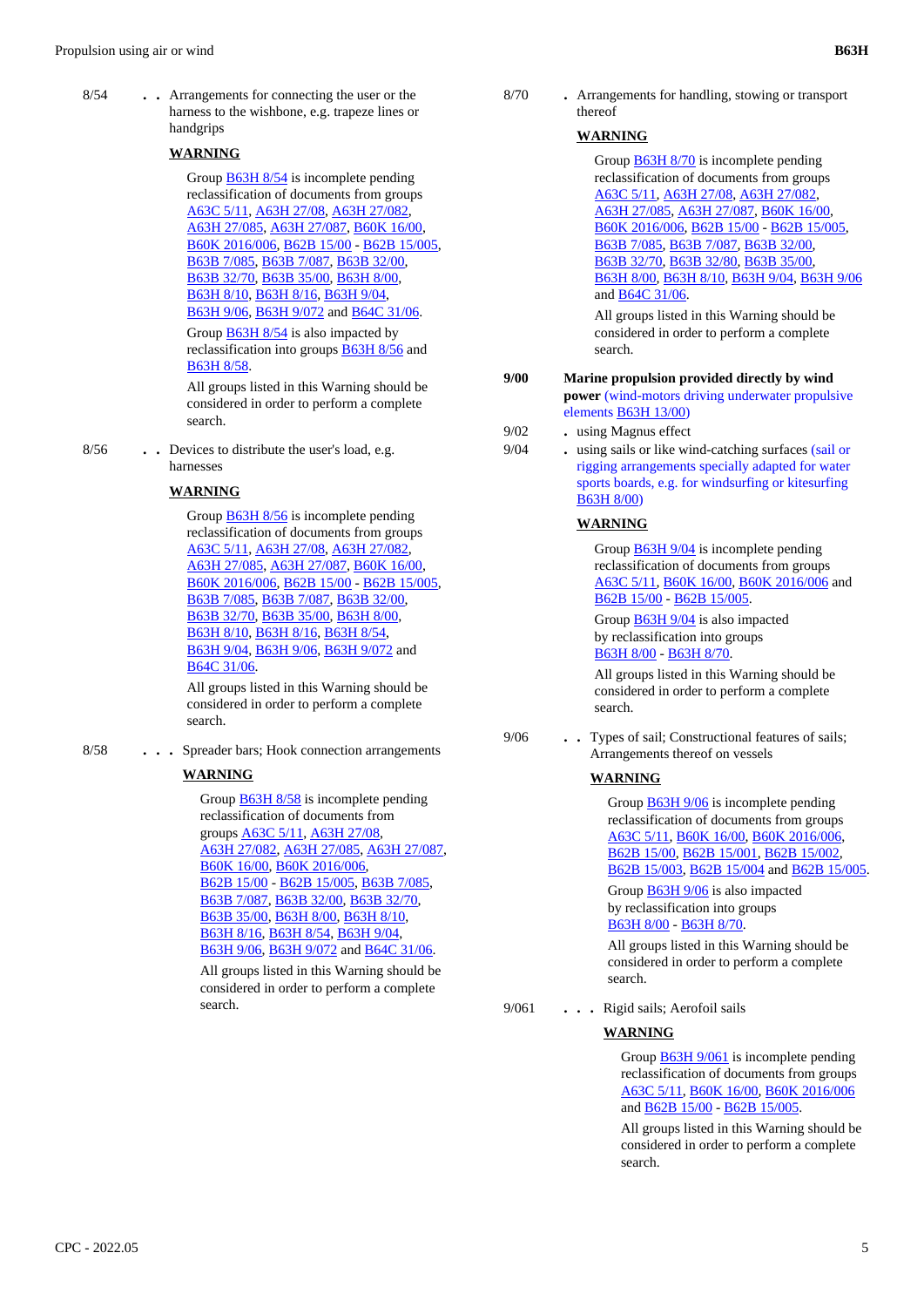| 9/0615 | $\ldots$ $\ldots$ {Inflatable aerofoil sails}                                                                                                                                                                                                                                                                                 | 9/067  | . Sails characterised by their construction or                                                                                                                                                                                                                                                                                                |
|--------|-------------------------------------------------------------------------------------------------------------------------------------------------------------------------------------------------------------------------------------------------------------------------------------------------------------------------------|--------|-----------------------------------------------------------------------------------------------------------------------------------------------------------------------------------------------------------------------------------------------------------------------------------------------------------------------------------------------|
|        | WARNING                                                                                                                                                                                                                                                                                                                       |        | manufacturing process                                                                                                                                                                                                                                                                                                                         |
| 9/0621 | Group $\frac{B63H\frac{9}{0615}}{s}$ is incomplete<br>pending reclassification of documents<br>from group $\underline{A63C}$ 5/11.<br>Groups <b>A63C 5/11</b> and <b>B63H 9/0615</b><br>should be considered in order to perform<br>a complete search.<br>{Rigid sails comprising one or more<br>pivotally supported panels } |        | <b>WARNING</b><br>Group $\frac{B63H\,9/067}{B}$ is incomplete<br>pending reclassification of documents<br>from groups $\underline{\text{A}63C}$ 5/11, $\underline{\text{B}60K}$ 16/00,<br>B60K 2016/006, B62B 15/00, B62B 15/001,<br>B62B 15/002, B62B 15/003, B62B 15/004<br>and B62B 15/005.<br>All groups listed in this Warning should be |
|        | <b>WARNING</b>                                                                                                                                                                                                                                                                                                                |        | considered in order to perform a complete<br>search.                                                                                                                                                                                                                                                                                          |
|        | Group $\underline{B63H}$ 9/0621 is incomplete<br>pending reclassification of documents<br>from group $\triangle$ 63C 5/11.<br>Groups <b>A63C 5/11</b> and <b>B63H 9/0621</b><br>should be considered in order to perform<br>a complete search.                                                                                | 9/0671 | {Moulded sails}<br><b>WARNING</b><br>Group <b>B63H 9/0671</b> is incomplete<br>pending reclassification of documents<br>from group $\triangle$ 63C 5/11.                                                                                                                                                                                      |
| 9/0628 | {the panels being pivotable about<br>horizontal axes}                                                                                                                                                                                                                                                                         |        | Groups <b>A63C 5/11</b> and <b>B63H 9/0671</b><br>should be considered in order to perform<br>a complete search.                                                                                                                                                                                                                              |
|        | <b>WARNING</b>                                                                                                                                                                                                                                                                                                                | 9/0673 | {Flying sails, e.g. spinnakers or gennakers}                                                                                                                                                                                                                                                                                                  |
| 9/0635 | Group <b>B63H 9/0628</b> is incomplete<br>pending reclassification of documents<br>from group $\underline{A63C}$ 5/11.<br>Groups A63C 5/11 and B63H 9/0628<br>should be considered in order to<br>perform a complete search.<br>{the panels being pivotable about vertical                                                    |        | <b>WARNING</b><br>Group $\frac{B63H\frac{9}{0673}}{B63H\frac{9}{160}}$ is incomplete<br>pending reclassification of documents<br>from group $\triangle$ 63C 5/11.<br>Groups <b>A63C 5/11</b> and <b>B63H 9/0673</b><br>should be considered in order to perform<br>a complete search.                                                         |
|        | $axes\}$                                                                                                                                                                                                                                                                                                                      |        |                                                                                                                                                                                                                                                                                                                                               |
|        | <b>WARNING</b>                                                                                                                                                                                                                                                                                                                | 9/0678 | $\cdots$ [Laminated sails]                                                                                                                                                                                                                                                                                                                    |
|        | Group $B63H\frac{9}{0635}$ is incomplete<br>pending reclassification of documents<br>from group $\underline{\mathsf{A}63\mathsf{C}\,5/11}$ .<br>Groups A63C 5/11 and B63H 9/0635<br>should be considered in order to<br>perform a complete search.                                                                            |        | <b>WARNING</b><br>Group $\frac{B63H\frac{9}{0678}}{s}$ is incomplete<br>pending reclassification of documents<br>from group $\underline{A63C}$ 5/11.<br>Groups <b>A63C 5/11</b> and <b>B63H 9/0678</b><br>should be considered in order to perform<br>a complete search.                                                                      |
| 9/065  | Battens (for water sports board sails)<br><b>B63H 8/40)</b>                                                                                                                                                                                                                                                                   | 9/068  | Sails pivotally mounted at mast tip                                                                                                                                                                                                                                                                                                           |
|        | <b>WARNING</b>                                                                                                                                                                                                                                                                                                                |        | <b>WARNING</b>                                                                                                                                                                                                                                                                                                                                |
|        | Group $B63H\,9/065$ is incomplete pending                                                                                                                                                                                                                                                                                     |        | Group $\frac{B63H\,9/068}{B}$ is incomplete                                                                                                                                                                                                                                                                                                   |

reclassification of documents from groups A63C 5/11, B60K 16/00, B60K 2016/006

and B62B 15/00 - B62B 15/005. Group **B63H 9/065** is also impacted by reclassification into group B63H 8/40. All groups listed in this Warning should be considered in order to perform a complete

search.

Group **B63H 9/068** is incomplete pending reclassification of documents from groups A63C 5/11, A63H 27/08, A63H 27/082, A63H 27/085, A63H 27/087, B60K 16/00, B60K 2016/006, B62B 15/00 - B62B 15/005, B63H 9/069 and B64C 31/06.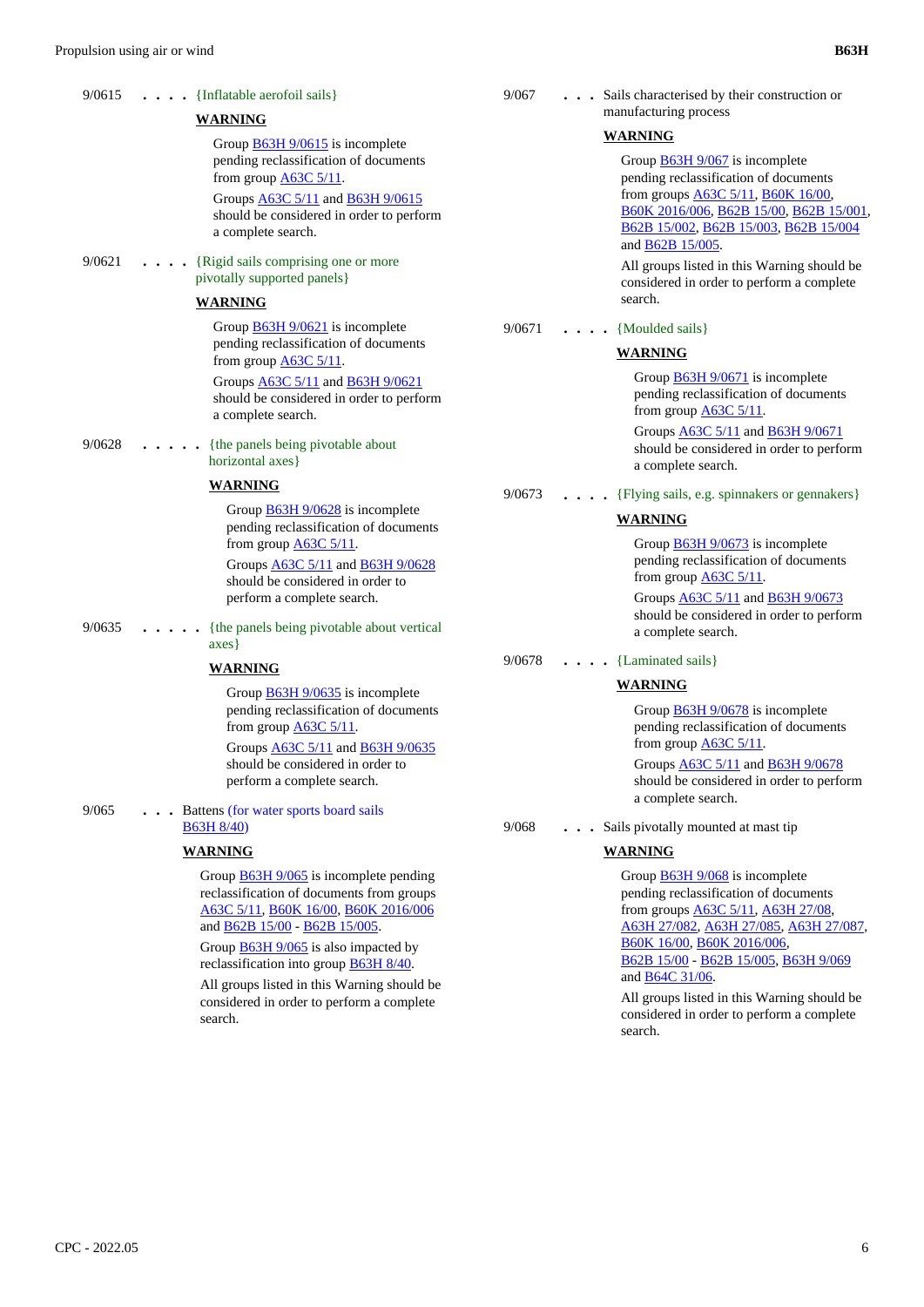9/069 **. . .** Kite-sails for vessels

**WARNING**

Group **B63H 9/069** is incomplete pending reclassification of documents from groups A63C 5/11, A63H 27/08,

|          | <u>A63H 27/082, A63H 27/085, A63H 27/087,</u><br>B60K 16/00, B60K 2016/006,<br>B62B 15/00 - B62B 15/005 and<br>B64C 31/06.                                                                                                                                                                                                                                                                                                                                                                                                                                                                                           |
|----------|----------------------------------------------------------------------------------------------------------------------------------------------------------------------------------------------------------------------------------------------------------------------------------------------------------------------------------------------------------------------------------------------------------------------------------------------------------------------------------------------------------------------------------------------------------------------------------------------------------------------|
|          | Group <b>B63H 9/069</b> is also impacted by<br>reclassification into groups <b>B63H 9/068</b> and<br>B63H 9/071.                                                                                                                                                                                                                                                                                                                                                                                                                                                                                                     |
|          | All groups listed in this Warning should be<br>considered in order to perform a complete<br>search.                                                                                                                                                                                                                                                                                                                                                                                                                                                                                                                  |
| 9/071    | for use in combination with other propulsion<br>means, e.g. for improved fuel economy                                                                                                                                                                                                                                                                                                                                                                                                                                                                                                                                |
|          | WARNING                                                                                                                                                                                                                                                                                                                                                                                                                                                                                                                                                                                                              |
|          | Group <b>B63H 9/071</b> is incomplete pending<br>reclassification of documents from groups<br>A63C 5/11, A63H 27/08, A63H 27/082,<br>A63H 27/085, A63H 27/087,<br>B60K 16/00, B60K 2016/006,<br>B62B 15/00 - B62B 15/005, B63H 9/069<br>and <b>B64C</b> 31/06.                                                                                                                                                                                                                                                                                                                                                       |
|          | All groups listed in this Warning should<br>be considered in order to perform a<br>complete search.                                                                                                                                                                                                                                                                                                                                                                                                                                                                                                                  |
| 9/072    | Control arrangements, e.g. for launching or<br>recovery                                                                                                                                                                                                                                                                                                                                                                                                                                                                                                                                                              |
|          | <b>WARNING</b>                                                                                                                                                                                                                                                                                                                                                                                                                                                                                                                                                                                                       |
| 9/08     | Group $\underline{B63H}$ 9/072 is incomplete pending<br>reclassification of documents from groups<br>A63C 5/11, A63H 27/08, A63H 27/082,<br>A63H 27/085, A63H 27/087,<br>B60K 16/00, B60K 2016/006,<br>B62B 15/00 - B62B 15/005 and<br>B64C 31/06.<br>Group <b>B63H 9/072</b> is also impacted by<br>reclassification into groups <b>B63H 8/16</b> ,<br>B63H 8/18, B63H 8/23, B63H 8/25,<br>B63H 8/50, B63H 8/52, B63H 8/54,<br>B63H 8/56 and B63H 8/58.<br>All groups listed in this Warning should<br>be considered in order to perform a<br>complete search.<br>Connections of sails to masts, spars, or the like |
| 2009/082 | {Booms, or the like}                                                                                                                                                                                                                                                                                                                                                                                                                                                                                                                                                                                                 |
| 2009/084 | {Gooseneck bearings, i.e. bearings for pivotal                                                                                                                                                                                                                                                                                                                                                                                                                                                                                                                                                                       |
| 2009/086 | support of booms on masts}<br>{by sliders, i.e. by shoes sliding in, or guided<br>by channels, tracks or rails; for connecting<br>luffs, leeches, battens, or the like to masts,<br>spars or booms}                                                                                                                                                                                                                                                                                                                                                                                                                  |
| 2009/088 | {Means for tensioning sheets, or other running<br>rigging, adapted for being guided on rails, or<br>the like mounted on deck, e.g. travellers or<br>carriages with pulleys}                                                                                                                                                                                                                                                                                                                                                                                                                                          |
| 9/10     | Running rigging, e.g. reefing equipment<br>(staying of masts $\underline{B63B}$ 15/02)                                                                                                                                                                                                                                                                                                                                                                                                                                                                                                                               |

| 9/1007    | {Trapeze systems (harnesses for windsurfers<br>B63H 8/54, B63H 8/56)}                                             |
|-----------|-------------------------------------------------------------------------------------------------------------------|
| 9/1014    | {with elastic connection to harnesses}                                                                            |
| 9/1021    | $\ldots$ {Reefing}                                                                                                |
|           |                                                                                                                   |
| 9/1028    | {by furling around stays}<br>$\ddot{\phantom{0}}$                                                                 |
| 9/1035    | {by furling around or inside the mast}<br>$\bullet$                                                               |
| 9/1042    | {by furling around or inside the boom}                                                                            |
| 2009/105  | {using drives for actuating reefing<br>.                                                                          |
|           | mechanism, e.g. roll reefing drives}                                                                              |
| 2009/1057 | {using sheaves being friction driven by<br>endless ropes or by ropes having two                                   |
|           | free ends }                                                                                                       |
| 2009/1064 | {using drums driven by winding or<br>unwinding single ropes onto or from the<br>drums                             |
| 9/1071    | {Spinnaker poles or rigging, e.g. combined<br>with spinnaker handling}                                            |
| 9/1078    | $\cdot$ {Boom brakes}                                                                                             |
| 9/1085    | $\ldots$ {Boom vangs}                                                                                             |
| 9/1092    | {Means for stowing, or securing sails when                                                                        |
|           | not in use (B63H 9/1021 takes precedence)}                                                                        |
| 11/00     | Marine propulsion by water jets                                                                                   |
| 2011/002  | {using Coanda effect, i.e. the tendency of fluid jets                                                             |
|           | to be attracted to nearby surfaces}                                                                               |
| 2011/004  | {using the eductor or injector pump principle, e.g.<br>$\ddot{\phantom{0}}$                                       |
|           | jets with by-pass fluid paths}                                                                                    |
| 2011/006  | {with propulsive medium supplied from sources                                                                     |
|           | external to propelled vessel, e.g. water from public                                                              |
|           | water supply }                                                                                                    |
| 2011/008  | {Arrangements of two or more jet units}                                                                           |
| 11/01     | having means to prevent foreign material from                                                                     |
|           | clogging fluid passage way                                                                                        |
| 11/02     | the propulsive medium being ambient water                                                                         |
| 11/025    | {by means of magneto-hydro-dynamic forces}<br>$\ddot{\phantom{a}}$                                                |
| 11/04     | by means of pumps                                                                                                 |
| 2011/043  | {with means for adjusting or varying pump<br>$\ddot{\phantom{a}}$                                                 |
|           | inlets, e.g. means for varying inlet cross section<br>area}                                                       |
| 2011/046  | {comprising means for varying pump                                                                                |
|           | characteristics, e.g. rotary pumps with variable<br>pitch impellers, or adjustable stators}                       |
| 11/06     | of reciprocating type                                                                                             |
| 11/08     | of rotary type                                                                                                    |
| 2011/081  | {with axial flow, i.e. the axis of rotation<br>$\ddot{\phantom{0}}$                                               |
|           | being parallel to the flow direction}                                                                             |
| 2011/082  | {with combined or mixed flow, i.e. the                                                                            |
|           | flow direction being a combination of                                                                             |
|           | centrifugal flow and non-centrifugal flow,                                                                        |
|           | e.g. centripetal or axial flow}                                                                                   |
| 2011/084  | {with two or more pump stages}                                                                                    |
| 2011/085  | {having counter-rotating impellers}                                                                               |
| 2011/087  | {with radial flow}                                                                                                |
| 2011/088  | {using shear forces, e.g. disc pumps or Tesla                                                                     |
|           | pumps }                                                                                                           |
| 11/09     | by means of pressure pulses applied to a<br>column of liquid, e.g. by ignition of an air/gas<br>or vapour mixture |
| 11/10     | having means for deflecting jet or influencing                                                                    |
|           | cross-section thereof                                                                                             |
| 11/101    | {having means for deflecting jet into a                                                                           |
|           | propulsive direction substantially parallel to the<br>plane of the pump outlet opening}                           |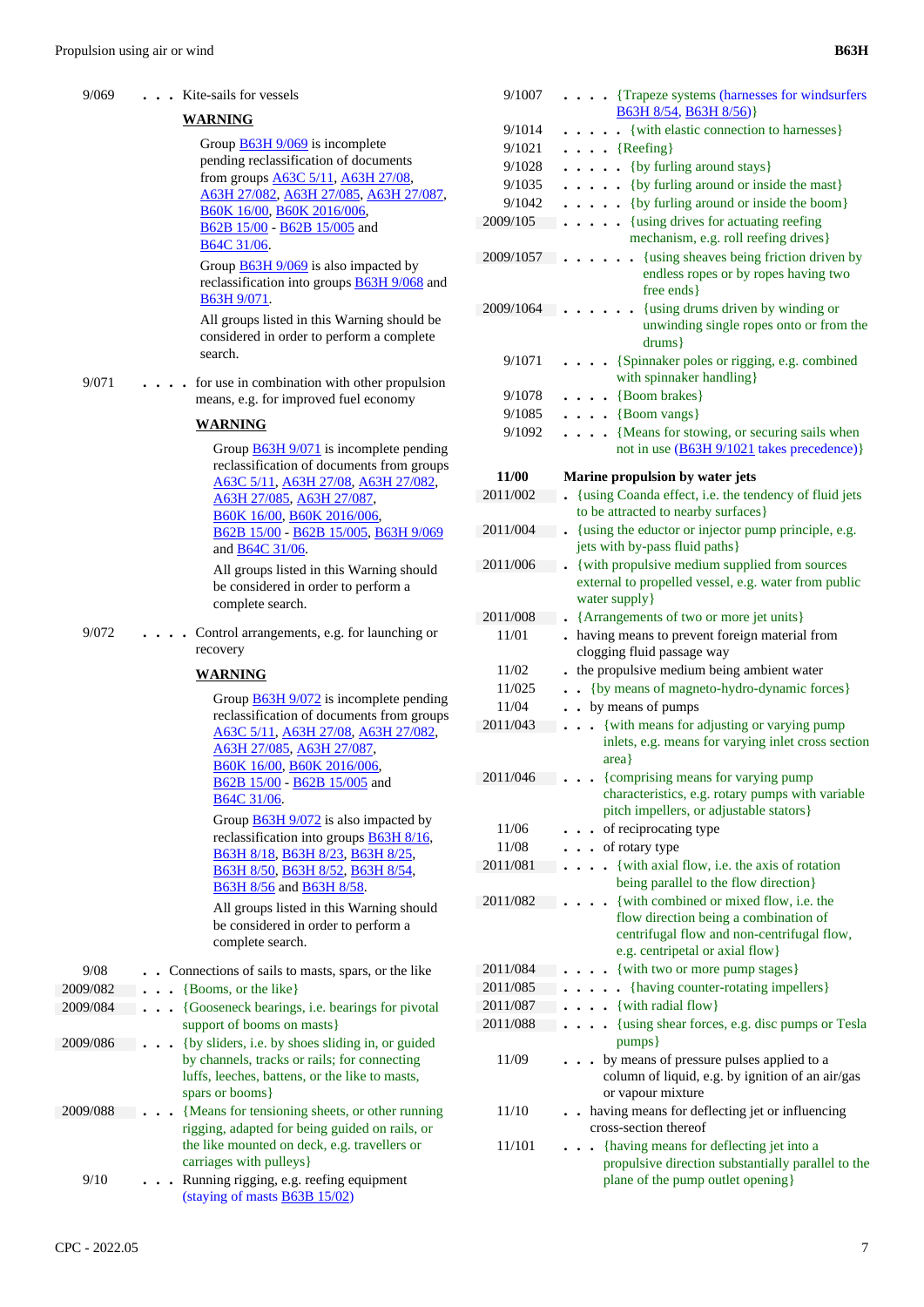| 13/00  | Marine propulsion by wind motors driving water-<br>engaging propulsive elements        |
|--------|----------------------------------------------------------------------------------------|
|        | processes                                                                              |
| 11/16  | the gas being produced by other chemical                                               |
| 11/14  | the gas being produced by combustion                                                   |
| 11/12  | the propulsive medium being steam or other gas                                         |
| 11/117 | $\cdots$ Pivoted vane                                                                  |
| 11/113 | . Pivoted outlet                                                                       |
|        | means                                                                                  |
| 11/11  | with bucket or clamshell-type reversing                                                |
|        | $\{(B63H 11/101 takes precedence)\}\$                                                  |
| 11/107 | Direction control of propulsive fluid                                                  |
|        | propulsive fluid, e.g. discharge pipe provided<br>with means to improve the fluid flow |
| 11/103 | having means to increase efficiency of                                                 |
|        | the pump being substantially coplanar                                                  |
| 11/102 | $\cdots$ (the inlet opening and the outlet opening of                                  |
|        |                                                                                        |

| 15/00    | Marine propulsion by use of vessel-mounted<br>driving mechanisms co-operating with anchored<br>chains or the like                                                                                                       |
|----------|-------------------------------------------------------------------------------------------------------------------------------------------------------------------------------------------------------------------------|
| 16/00    | Marine propulsion by muscle power                                                                                                                                                                                       |
| 2016/005 | {used on vessels dynamically supported, or lifted                                                                                                                                                                       |
|          | out of the water by hydrofoils }                                                                                                                                                                                        |
| 16/02    | Movable thwarts; Footrests                                                                                                                                                                                              |
| 16/04    | Oars; Sculls; Paddles; Poles                                                                                                                                                                                            |
| 2016/043 | {Stop sleeves or collars for positioning oars in<br>$\ddot{\phantom{0}}$<br>rowlocks, e.g. adjustable}                                                                                                                  |
| 2016/046 | {Oars for single-oar sculling, i.e. for propelling<br>boats by swinging single stern-mounted oars<br>from side to side; Use or arrangements thereof on<br>boats }                                                       |
| 16/06    | Rowlocks; Mountings therefor                                                                                                                                                                                            |
| 2016/063 | {Rowlocks mounted on movable support<br>structures }                                                                                                                                                                    |
| 16/067   | Rowlocks mounted on a structure extending<br>beyond the gunwale of the vessel                                                                                                                                           |
| 16/073   | . having oar shaft restraining means                                                                                                                                                                                    |
| 16/08    | Other apparatus for converting muscle power into<br>propulsive effort                                                                                                                                                   |
| 2016/085 | {comprising means for transmitting muscular<br>power applied in oscillatory or rotary manner to<br>a rotary input shaft of a reversing transmission,<br>e.g. alternatively allowing for ahead or astern<br>propulsion } |
| 16/10    | . . for bow-facing rowing                                                                                                                                                                                               |
| 16/102   | {by using an inverting mechanism between<br>the handgrip and the blade, e.g. a toothed<br>transmission}                                                                                                                 |
| 16/105   | {the mechanism having articulated rods}                                                                                                                                                                                 |
| 16/107   | (by placing the fulcrum outside the segment<br>defined by handgrip and blade}                                                                                                                                           |

| 16/12    | {using hand levers, cranks, pedals, or the like, e.g.<br>water cycles, boats propelled by boat-mounted<br>pedal cycles}                                                                                                                                                               |
|----------|---------------------------------------------------------------------------------------------------------------------------------------------------------------------------------------------------------------------------------------------------------------------------------------|
|          | <b>WARNING</b>                                                                                                                                                                                                                                                                        |
|          | This group is no longer used for classification<br>of new documents as from 01.01.2012.<br>The backlog of this group is being<br>continuously reclassified to groups<br>B63H 16/16 - B63H 16/20                                                                                       |
| 16/14    | {for propelled drive}                                                                                                                                                                                                                                                                 |
|          | WARNING                                                                                                                                                                                                                                                                               |
|          | This group is no longer used for<br>classification of new documents as from<br>01.01.2012. The backlog of this group is<br>being continuously reclassified to groups<br>B63H 16/16 - B63H 16/20                                                                                       |
| 16/16    | using reciprocating pull cable, i.e. a strand-<br>like member movable alternately backward and<br>forward                                                                                                                                                                             |
| 2016/165 | {comprising means for transforming oscillating<br>movement into rotary movement, e.g. for<br>driving propeller shafts }                                                                                                                                                               |
| 16/18    | using sliding {or pivoting} handle or pedal, i.e.<br>the motive force being transmitted to a propelling<br>means by means of a lever operated by the hand<br>or foot of the occupant                                                                                                  |
| 2016/185 | {comprising means for transforming oscillating<br>movement into rotary movement, e.g. for<br>driving propeller shafts}                                                                                                                                                                |
| 16/20    | using rotary cranking arm                                                                                                                                                                                                                                                             |
| 2016/202 | {specially adapted or arranged for being<br>$\ddot{\phantom{a}}$<br>actuated by the feet of the user, e.g. using<br>bicycle-like pedals}                                                                                                                                              |
| 2016/205 | . {making use of standard bicycles}                                                                                                                                                                                                                                                   |
| 2016/207 | • {without wheels}                                                                                                                                                                                                                                                                    |
| 19/00    | Marine propulsion not otherwise provided for                                                                                                                                                                                                                                          |
| 19/02    | by using energy derived from movement of ambient<br>water, e.g. from rolling or pitching of vessels                                                                                                                                                                                   |
| 19/04    | • propelled by water current                                                                                                                                                                                                                                                          |
| 19/06    | by discharging gas into ambient water                                                                                                                                                                                                                                                 |
| 19/08    | by direct engagement with water-bed or ground                                                                                                                                                                                                                                         |
| 20/00    | Outboard propulsion units, e.g. outboard motors                                                                                                                                                                                                                                       |
|          | or Z-drives; Arrangements thereof on vessels                                                                                                                                                                                                                                          |
| 20/001   | {Arrangements, apparatus and methods for handling<br>fluids used in outboard drives (for handling exhaust<br>gas <b>B63H 20/24</b> ; for handling cooling-water<br>B63H 20/28; cooling outboard marine engines<br>F01P 3/202; air intakes for outboard marine engines<br>F02M 35/167) |
| 20/002   | {for handling lubrication liquids (in engines, e.g.<br>outboard marine engines, F01M)}                                                                                                                                                                                                |
| 2020/003 | {Arrangements of two, or more outboard propulsion<br>units }                                                                                                                                                                                                                          |
| 2020/005 | {Arrangements of two or more propellers, or the<br>like on single outboard propulsion units}                                                                                                                                                                                          |
| 2020/006 | {of coaxial type, e.g. of counter-rotative type}                                                                                                                                                                                                                                      |
| 20/007   | . {Trolling propulsion units (trolling plates for                                                                                                                                                                                                                                     |
|          | slowing down <b>B63H 25/50</b> ; dynamo-electric                                                                                                                                                                                                                                      |

machines of trolling units **H02K**)}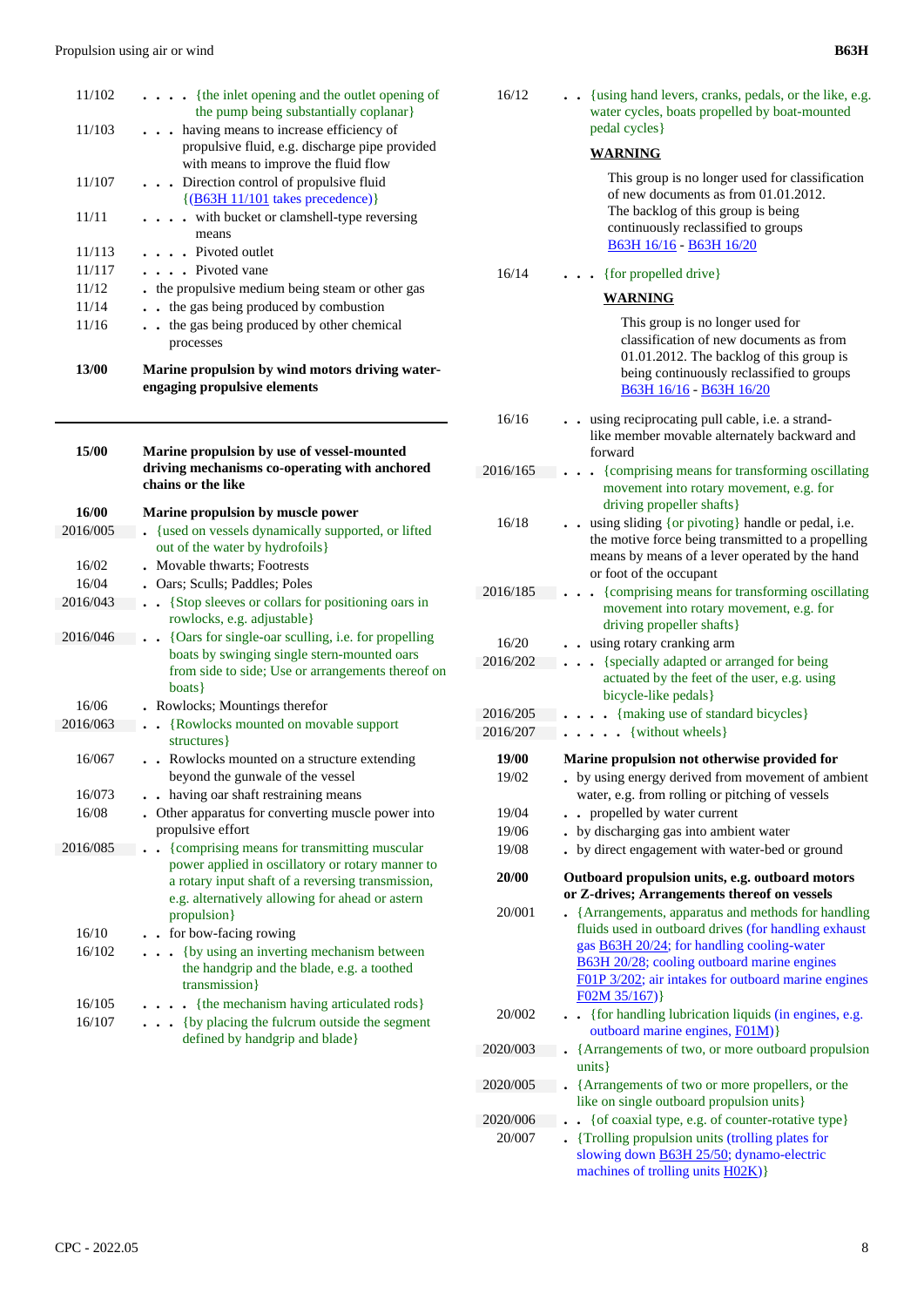| 2020/008 | . {Tools, specially adapted for maintenance,                                                                                  |
|----------|-------------------------------------------------------------------------------------------------------------------------------|
|          | mounting, repair, or the like of outboard propulsion                                                                          |
|          | units, e.g. of outboard motors or Z-drives}                                                                                   |
| 20/02    | Mounting of propulsion units (B63H 20/08 takes<br>precedence)                                                                 |
| 2020/025 | {Sealings specially adapted for mountings of                                                                                  |
|          | outboard drive units; Arrangements thereof, e.g.                                                                              |
|          | for transom penetrations }                                                                                                    |
| 20/04    | $\frac{1}{2}$ in a well                                                                                                       |
| 20/06    | . on an intermediate support                                                                                                  |
| 20/08    | Means enabling movement of the position of the                                                                                |
|          | propulsion element, e.g. for trim, tilt or steering;<br>Control of trim or tilt (initiating means for steering<br>B63H 25/02) |
| 20/10    | • Means enabling trim or tilt, or lifting of the<br>propulsion element when an obstruction is hit;<br>Control of trim or tilt |
| 2020/103 | {using a flexible member for enabling or<br>$\ddot{\phantom{0}}$                                                              |
|          | controlling tilt or lifting, e.g. a cable}                                                                                    |
| 20/106   | . {Means enabling lifting of the propulsion<br>element in a substantially vertical, linearly                                  |
| 20/12    | sliding movement}<br>Means enabling steering                                                                                  |
| 20/14    | . Transmission between propulsion power unit and                                                                              |
|          | propulsion element                                                                                                            |
| 2020/145 | {comprising means for permitting telescoping<br>$\ddot{\phantom{a}}$                                                          |
|          | movement of components of the outboard                                                                                        |
|          | propulsion unit, e.g. telescoping movement of                                                                                 |
|          | power leg}                                                                                                                    |
| 20/16    | allowing movement of the propulsion element in<br>a horizontal plane only, e.g. for steering                                  |
| 20/18    | allowing movement of the propulsion element                                                                                   |
|          | about a longitudinal axis, e.g. the through transom                                                                           |
|          | shaft (B63H 20/22 takes precedence)                                                                                           |
| 20/20    | with provision for reverse drive<br>$\bullet$                                                                                 |
| 20/22    | allowing movement of the propulsion element                                                                                   |
|          | about at least a horizontal axis without<br>disconnection of the drive, e.g. using universal                                  |
|          | joints                                                                                                                        |
| 20/24    | {Arrangements, apparatus and methods for handling                                                                             |
|          | exhaust gas in outboard drives, e.g.} exhaust gas                                                                             |
|          | outlets { (in engines, e.g. outboard marine engines,                                                                          |
|          | FO1N)                                                                                                                         |
| 20/245   | • {Exhaust gas outlets $(B63H 20/26)$ takes                                                                                   |
| 20/26    | precedence) }<br>{Exhaust gas outlets} passing through the                                                                    |
|          | propeller or its hub                                                                                                          |
| 20/28    | • {Arrangements, apparatus and methods for handling                                                                           |
|          | cooling-water in outboard drives, e.g.} cooling-                                                                              |
|          | water intakes {(cooling circuits for outboard marine                                                                          |
|          | engines <b>F01P</b> 3/202)}                                                                                                   |
| 20/285   | • {Cooling-water intakes}                                                                                                     |
| 20/30    | • {Cooling-water intakes} for flushing {(circuits)}<br>for flushing outboard marine engines                                   |
|          | FO1P 3/205)                                                                                                                   |
| 20/32    | . Housings { (air intakes for outboard engines                                                                                |
|          | F02M 35/167)                                                                                                                  |
| 2020/323 | $\cdot$ {Gear cases}                                                                                                          |
| 2020/326 | . {having a dividing plane substantially in plane                                                                             |
|          | with the axes of the transmission shafts }                                                                                    |
| 20/34    | comprising stabilising fins {, foils, anticavitation<br>plates, splash plates, or rudders (rudders carrying                   |
|          | propellers <b>B63H 25/42</b> ; rudders carrying jets                                                                          |
|          | $B63H 25/46$ }                                                                                                                |
|          |                                                                                                                               |

|          | transporting outboard units <b>B62B</b> ; measuring<br>torque G01L 3/00, measuring thrust of propellers<br>G01L 5/133, testing in general G01M); Use of<br>outboard propulsion units as pumps}; Protection of<br>power legs {, e.g. when not in use} |
|----------|------------------------------------------------------------------------------------------------------------------------------------------------------------------------------------------------------------------------------------------------------|
| 21/00    | Use of propulsion power plant or units on vessels                                                                                                                                                                                                    |
|          | <b>NOTE</b>                                                                                                                                                                                                                                          |
|          | This group comprises arrangements of propulsion<br>power plant or units on vessels and to some extent<br>it includes adaptations of such plant or units to<br>facilitate such arrangements                                                           |
| 2021/003 | {the power plant using fuel cells for energy supply<br>or accumulation, e.g. for buffering photovoltaic<br>energy }                                                                                                                                  |
| 2021/006 | {the vessel being driven by hot gas positive-<br>displacement engine plants of closed-cycle type, e.g.<br>Stirling engines}                                                                                                                          |
| 21/02    | . the vessels being steam-driven $(B63H 21/18)$ takes<br>precedence)                                                                                                                                                                                 |
| 21/04    | . . relating to positive-displacement steam engines                                                                                                                                                                                                  |
| 21/06    | . . relating to steam turbines                                                                                                                                                                                                                       |
| 21/08    | . . relating to steam boilers                                                                                                                                                                                                                        |
| 21/10    | relating to condensers or engine-cooling fluid<br>$\ddot{\phantom{0}}$<br>heat-exchangers                                                                                                                                                            |
| 21/12    | . the vessels being motor-driven $(B63H 21/175,$<br>B63H 21/18 take precedence; {cooling circuits with<br>liquid-to-liquid heat-exchange relative to marine<br>vessels <b>F01P</b> 3/207})                                                           |
| 21/14    | . relating to internal-combustion engines { (of<br>outboard type <b>B63H 20/00</b> )}                                                                                                                                                                |
| 21/16    | . relating to gas turbines                                                                                                                                                                                                                           |
| 21/165   | . . by hydraulic fluid motor, i.e. wherein a liquid<br>under pressure is utilised to rotate the propelling<br>means { (transmission from power plant or unit to<br>propeller using fluid gearing per se B63H 23/26)}                                 |
| 21/17    | by electric motor                                                                                                                                                                                                                                    |
| 2021/171 | {making use of photovoltaic energy<br>conversion, e.g. using solar panels}                                                                                                                                                                           |
| 2021/173 | . {making use of superconductivity}                                                                                                                                                                                                                  |
| 21/175   | . the vessel being powered by land vehicle supported<br>by vessel                                                                                                                                                                                    |
| 21/18    | . the vessels being powered by nuclear energy                                                                                                                                                                                                        |
| 21/20    | . the vessels being powered by combinations of<br>different types of propulsion units                                                                                                                                                                |
| 2021/202 | {of hybrid electric type}                                                                                                                                                                                                                            |
| 2021/205 | {the second power unit being of the internal<br>combustion engine type, or the like, e.g. a<br>Diesel engine}                                                                                                                                        |
| 2021/207 | {the second power unit being a gas turbine}                                                                                                                                                                                                          |
| 21/21    | . Control means for engine or transmission, specially<br>adapted for use on marine vessels                                                                                                                                                           |
| 21/213   | {Levers or the like for controlling the engine or<br>the transmission, e.g. single hand control levers}                                                                                                                                              |
| 2021/216 | {using electric control means}                                                                                                                                                                                                                       |
| 21/22    | the propulsion power units being controlled from<br>exterior of engine room, e.g. from navigation<br>bridge; Arrangements of order telegraphs                                                                                                        |
| 21/24    | {the vessels being small craft, e.g. racing boats}                                                                                                                                                                                                   |
| 21/30    | Mounting of propulsion plant or unit, e.g. for anti-<br>vibration purposes (hull reinforcements therefor                                                                                                                                             |

B63B 3/70)

20/36 **.** Transporting or testing stands {(hand carts for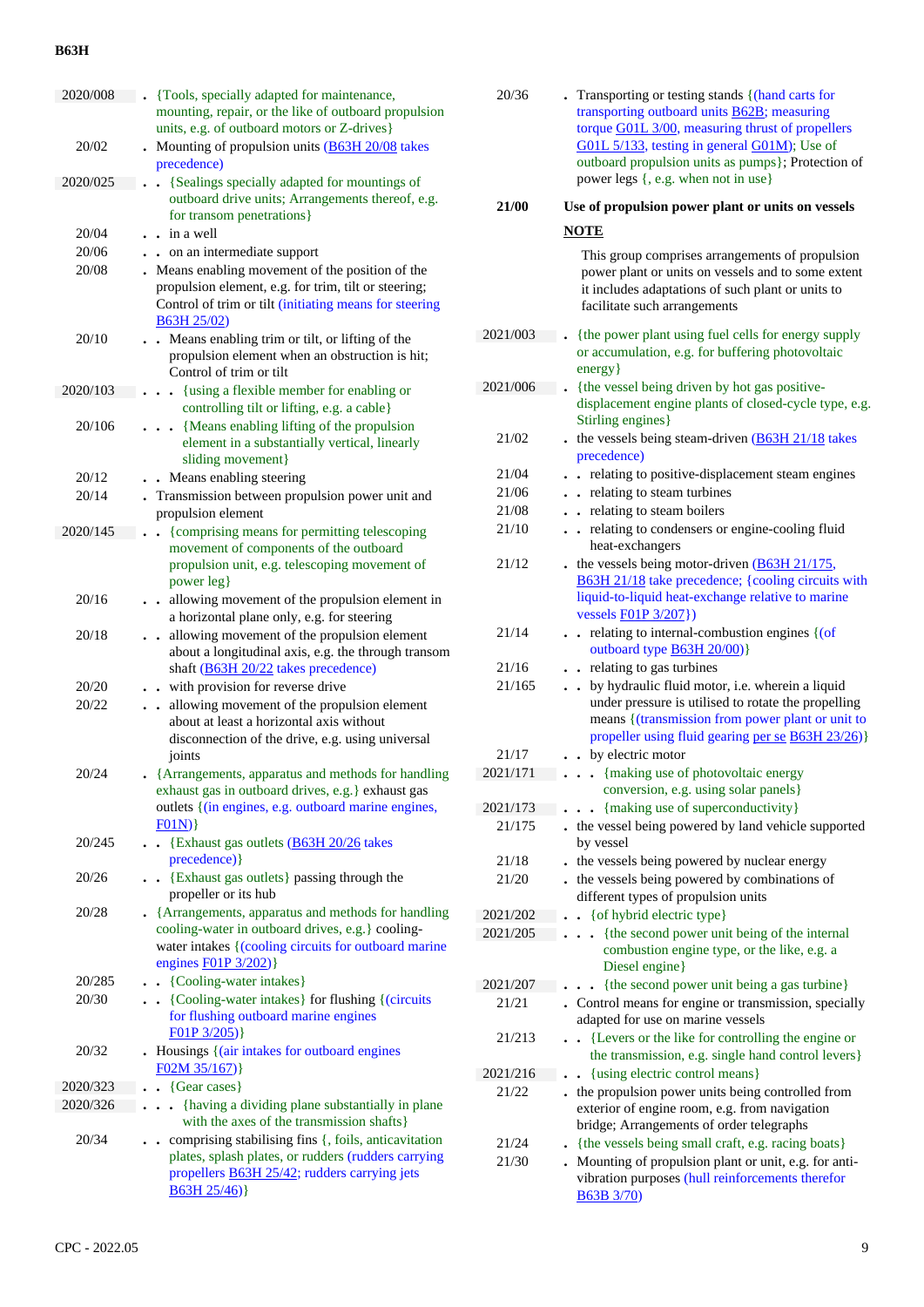| 21/302    | • {with active vibration damping}                                                                                                                                                                                                                                                 |
|-----------|-----------------------------------------------------------------------------------------------------------------------------------------------------------------------------------------------------------------------------------------------------------------------------------|
| 21/305    | {with passive vibration damping}                                                                                                                                                                                                                                                  |
| 2021/307  | {Arrangements, or mountings of propulsion                                                                                                                                                                                                                                         |
|           | power plant elements in modular propulsion                                                                                                                                                                                                                                        |
|           | power units, e.g. using containers}                                                                                                                                                                                                                                               |
| 21/32     | Arrangements of propulsion power-unit exhaust                                                                                                                                                                                                                                     |
|           | uptakes; Funnels peculiar to vessels                                                                                                                                                                                                                                              |
| 21/34     | . having exhaust-gas deflecting means                                                                                                                                                                                                                                             |
| 21/36     | . Covers or casing arranged to protect plant or unit                                                                                                                                                                                                                              |
|           | from marine environment                                                                                                                                                                                                                                                           |
| 21/38     | Apparatus or methods specially adapted for use on<br>marine vessels, for handling power plant or unit<br>liquids, e.g. lubricants, coolants, fuels or the like<br>({in outboard drives <b>B63H 20/001</b> ; } lubricating or<br>cooling machines or engines in general F01 - F04) |
| 21/383    | {for handling cooling-water (in outboard drives                                                                                                                                                                                                                                   |
|           | B63H 20/28; in machines or engines in general                                                                                                                                                                                                                                     |
|           | FO1P 3/00)                                                                                                                                                                                                                                                                        |
| 21/386    | • {for handling lubrication liquids (in machines or                                                                                                                                                                                                                               |
|           | engines in general FO1M) }                                                                                                                                                                                                                                                        |
|           |                                                                                                                                                                                                                                                                                   |
| 23/00     | <b>Transmitting power from propulsion power</b>                                                                                                                                                                                                                                   |
|           | plant to propulsive elements (adaptation of                                                                                                                                                                                                                                       |
|           | transmission to allow adjustment in direction of                                                                                                                                                                                                                                  |
|           | propellers <b>B63H 5/125</b> ; transmission between wind                                                                                                                                                                                                                          |
|           | motors and propulsive elements <b>B63H 13/00</b> ; in                                                                                                                                                                                                                             |
|           | outboard propulsion units <b>B63H 20/14</b> ; adaptation                                                                                                                                                                                                                          |
|           | of transmission to allow adjustment of location of                                                                                                                                                                                                                                |
|           | propellers <b>B63H 20/08</b> )                                                                                                                                                                                                                                                    |
| 2023/005  | {using a drive acting on the periphery of a rotating<br>propulsive element, e.g. on a dented circumferential<br>ring on a propeller, or a propeller acting as rotor of                                                                                                            |
|           | an electric motor}                                                                                                                                                                                                                                                                |
| 23/02     | with mechanical gearing                                                                                                                                                                                                                                                           |
| 2023/0208 | • {by means of endless flexible members}                                                                                                                                                                                                                                          |
| 2023/0216 | {by means of belts, or the like}                                                                                                                                                                                                                                                  |
| 2023/0225 | {of grooved belts, i.e. with one or more<br>$\ddot{\phantom{a}}$                                                                                                                                                                                                                  |
|           | grooves in longitudinal direction of the belt}                                                                                                                                                                                                                                    |
| 2023/0233 | {of belts having a toothed contact surface,                                                                                                                                                                                                                                       |
|           | or regularly spaced bosses, or hollows for<br>slip-less or nearly slip-less meshing with<br>complementary profiled contact surface of a<br>pulley}                                                                                                                                |
| 2023/0241 | {of V-belts, i.e. belts of tapered cross                                                                                                                                                                                                                                          |
|           | section }                                                                                                                                                                                                                                                                         |
| 2023/025  | {by means of chains}                                                                                                                                                                                                                                                              |
| 2023/0258 | {comprising gearings with variable gear ratio,                                                                                                                                                                                                                                    |
|           | other than reversing drives or trolling drives}                                                                                                                                                                                                                                   |
| 2023/0266 | {comprising gearings with automatically<br>variable gear ratio, other than continuously<br>variable transmissions or trolling drives}                                                                                                                                             |
| 2023/0275 | {comprising means for conveying rotary                                                                                                                                                                                                                                            |
|           | motion with continuously variable gear ratio,<br>e.g. continuously variable transmissions using<br>endless flexible members}                                                                                                                                                      |
| 2023/0283 | {using gears having orbital motion}                                                                                                                                                                                                                                               |
| 2023/0291 | {Trolling gears, i.e. mechanical power                                                                                                                                                                                                                                            |
|           | transmissions comprising controlled slip clutches,<br>e.g. for low speed propulsion}                                                                                                                                                                                              |
| 23/04     | the main transmitting element, e.g. shaft, being<br>substantially vertical                                                                                                                                                                                                        |
| 23/06     | for transmitting drive from a single propulsion<br>power unit                                                                                                                                                                                                                     |

| 2023/062 | {comprising means for simultaneously driving<br>two or more main transmitting elements, e.g.<br>drive shafts }                                               |
|----------|--------------------------------------------------------------------------------------------------------------------------------------------------------------|
| 2023/065 | {having means for differentially varying the<br>speed of the main transmitting elements, e.g.<br>of the drive shafts }                                       |
| 2023/067 | {the elements being formed by two or more<br>coaxial shafts, e.g. counter-rotating shafts}                                                                   |
| 23/08    | . with provision for reversing drive                                                                                                                         |
| 23/10    | for transmitting drive from more than one<br>propulsion power unit                                                                                           |
| 23/12    | allowing combined use of the propulsion power<br>units                                                                                                       |
| 23/14    | with unidirectional drive or where reversal is<br>immaterial                                                                                                 |
| 23/16    | . characterised by provision of reverse drive                                                                                                                |
| 23/18    | for alternative use of the propulsion power<br>$\ddot{\phantom{0}}$<br>units                                                                                 |
| 23/20    | with separate forward and astern propulsion<br>$\ddot{\phantom{0}}$<br>power units, e.g. turbines                                                            |
| 23/22    | with non-mechanical gearing                                                                                                                                  |
| 23/24    | - electric $\{(dynamic-electric machines H02K)\}$                                                                                                            |
| 2023/245 | {with two or more electric motors directly                                                                                                                   |
|          | acting on a single drive shaft, e.g. plurality<br>of electric rotors mounted on one common<br>shaft, or plurality of electric motors arranged                |
|          | coaxially one behind the other with rotor shafts<br>coupled together}                                                                                        |
| 23/26    | . fluid                                                                                                                                                      |
| 23/28    | - with synchronisation of propulsive elements                                                                                                                |
| 23/30    | characterised by use of clutches                                                                                                                             |
| 2023/305 | {using fluid or semifluid as power transmitting<br>$\overline{a}$                                                                                            |
|          | $means\}$                                                                                                                                                    |
| 23/32    | Other parts                                                                                                                                                  |
| 23/321   | {Bearings or seals specially adapted for propeller<br>shafts }                                                                                               |
| 2023/322 | {Intermediate propeller shaft bearings, e.g. with<br>provisions for shaft alignment}                                                                         |
| 2023/323 |                                                                                                                                                              |
|          | {Bearings for coaxial propeller shafts, e.g. for<br>driving propellers of the counter-rotative type}                                                         |
| 2023/325 | {Thrust bearings, i.e. axial bearings for<br>propeller shafts}                                                                                               |
| 23/326   | {Water lubricated bearings}                                                                                                                                  |
| 2023/327 | {Sealings specially adapted for propeller shafts<br>or stern tubes }                                                                                         |
| 2023/328 | {Marine transmissions characterised by the use of                                                                                                            |
|          | brakes, other than propeller shaft brakes; Brakes                                                                                                            |
|          | therefor }                                                                                                                                                   |
| 23/34    | Propeller shafts; Paddle-wheel shafts; Attachment<br>of propellers on shafts                                                                                 |
| 2023/342 | {comprising couplings, e.g. resilient couplings;<br>Couplings therefor }                                                                                     |
| 2023/344 | {comprising flexible shafts members}                                                                                                                         |
| 2023/346 | {comprising hollow shaft members}                                                                                                                            |
| 2023/348 | {with turning or inching gear, i.e. with means<br>for slowly rotating, or for angularly positioning<br>of shafts or propulsive elements mounted<br>thereon } |
| 23/35    | Shaft braking or locking, i.e. means to slow<br>or stop the rotation of the propeller shaft or to<br>prevent the shaft from initial rotation<br>Shaft tubes  |